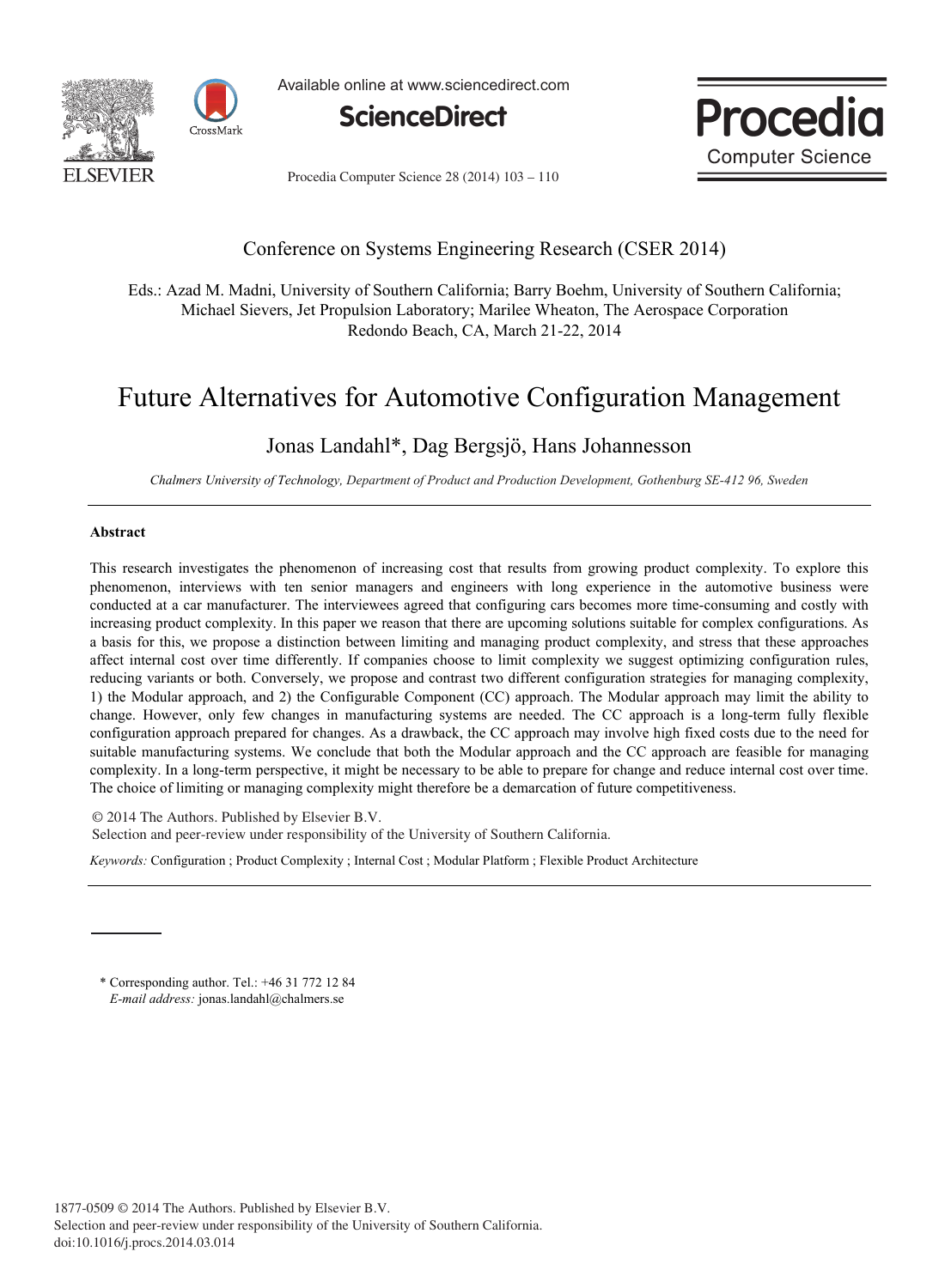### The traditional research on platforms and component reuse often focuses on economies of scale for manufacturers of consumer goods in the production phase<sup>1</sup>. In the beginning of the 20<sup>th</sup> century Ford's mass production system dictated that identical products should be produced over and over again to reduce overall cost of manufacturing. Prices went down, the mass-producing companies became successful by offering mass-produced goods, and workers' salaries went up. However, in this paradigm companies discovered a market for customized products, which they targeted with niche products for specific customer needs. These customers were prepared to pay a premium for a customized product. What we can see now is upcoming enablers, both in manufacturing and design, to further integrate design, configuration and manufacturing processes. Advanced manufacturing systems and configurable products let companies benefit from a low-cost production in a long-term perspective while being able to offer personalized products.

#### *1.1. Product Architecture in the Automotive Industry*

In recent decades, car manufacturers have increased investments into product development and manufacturing processes in order to reduce internal cost<sup>2</sup>. In this way, companies also address issues concerning the product architecture and how to adapt when customer needs change over time. Widely defined, product architecture is "*the scheme by which the function of a product is allocated to physical components*"3 . In these terms, a product's architecture is intended to carry benefits such as commonality across product variants whilst each individual variant is perceived as distinct by the customer<sup>4</sup>.

Product complexity is increasing. This complexity is typically addressed by implementing a platform strategy to either serve several products or brands (in time) or to prolong the product's lifecycle and make it upgradeable or suitable for face-lifts in the future (over time). A platform strategy may be introduced to increase the reuse of components between products and the reuse of processes, as for managing internal cost<sup>5</sup>. Therefore, a product's architecture defines the essential economies of a product, while it extensively may affect company results<sup>6</sup>.

#### *1.2. Configuring Products within and outside the Platform's Design Boundary*

In addition to the definition above, a platform may also be defined as "*a set of subsystems and interfaces that form a common structure from which a stream of derivative products can be efficiently developed and produced*"7 . Thus, a platform can be the basis for a range of products that are configurable within a specified design bandwidth, manufactured and available for customers over a given range of time. However, while customer needs evolve, the tangible platform may become out-dated, forcing the development of products outside the design boundary of the platform. The design bandwidth can, in this context, be described as the platform's feasibility in different products within a given variation in design<sup>8</sup>. An illustration of an arbitrary design bandwidth is shown in Fig. 1.



Fig. 1. Illustration of an arbitrary bandwidth of a platform, where a number of product variants can be found within and outside a platform's design boundary.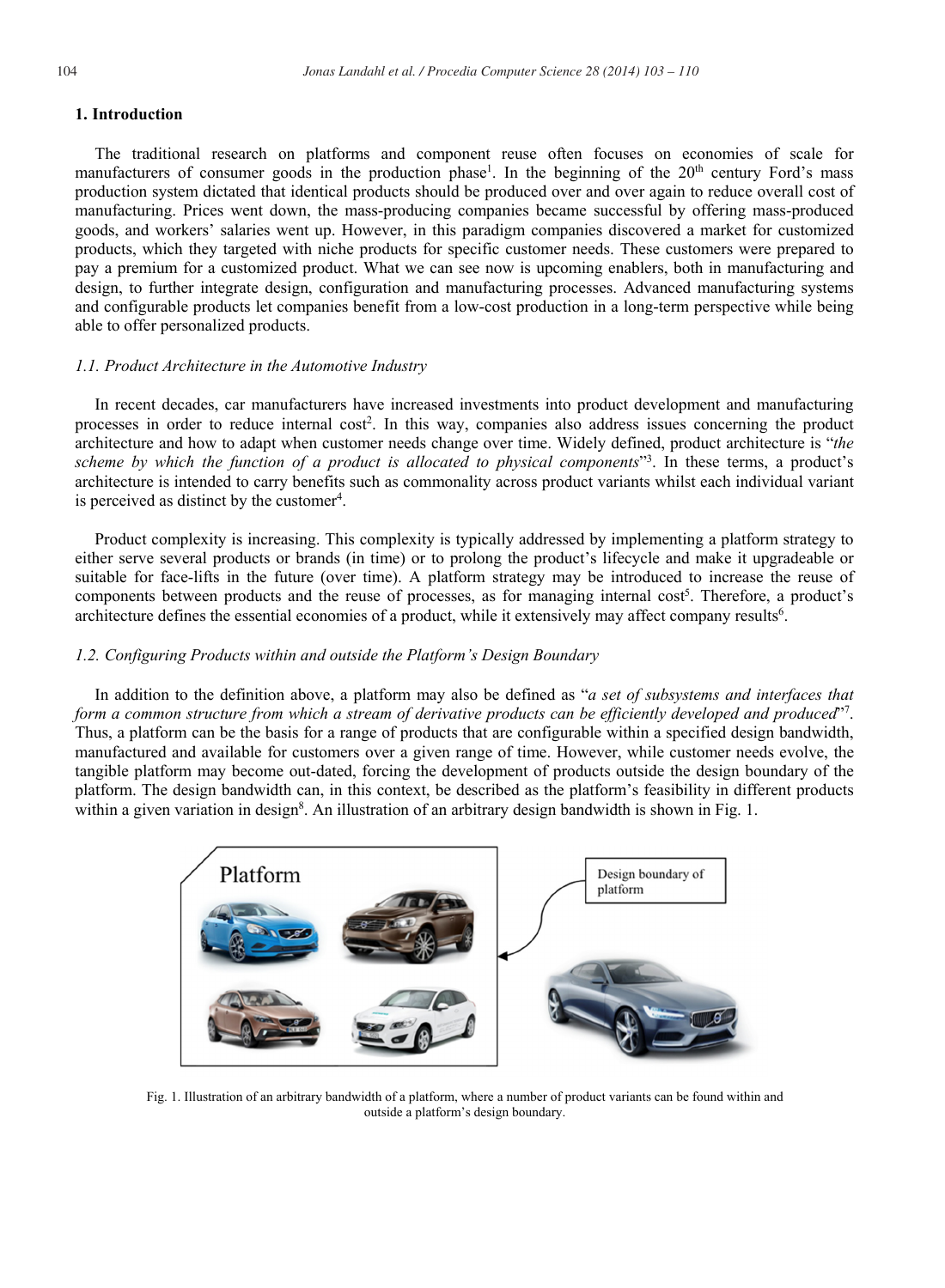Products based on a platform that are forced out of their intended design boundary may be stuck with an unmanageable complexity. This complexity typically derives from a narrow defined, and planned for, platform, or may occur when products (within the platform design boundary) need to be altered (outside the platform design boundary). Therefore may products based on a platform that are forced out of their intended design boundary instigate increased engineering  $cost^2$  and loss of intended economies of scale<sup>9</sup>. Thus, the benefits of the platform strategy lose their purpose. This puts pressure on the definition of the design bandwidth of the platform, and how this boundary is managed to better meet future customer needs.

#### *1.3. Need for a Flexible Product Architecture*

There is a general belief that by offering many product variants, a company will gain equally many individually satisfied customers. However, it can be argued that this rather depends on the company's market segmentation and its ability to adopt market changes. Several internal company challenges related to these changes can be recognized<sup>10</sup>:

- Increasing frequency in the introduction of new products
- Large fluctuations in product demand and mix
- Design changes in parts of existing products
- x Changes in government regulations
- Changes in process technology

Globalization as well as unexpected and frequent market changes drives the need for a flexible product architecture. In light of these market changes, companies can adopt and mix different strategies: exclude a changing market, plan for change, and increase responsiveness to change<sup>11</sup>. It is thoroughly argued that a precocious product architecture plan is critical for platform-based products, yet such a plan is seldom developed<sup>2</sup>.

#### **2. Research Approach**

In this paper we will elaborate on the current practice in the automotive industry and propose more flexible configuration principles that involve options based on early design parameters. Today, configuration is described in an "include" or "not include" fashion, where real value-adding options are seldom available. For example, it is impossible to order a car from standard car manufacturers with additional legroom or with a slight change of the doorframe, to fit individuals better.

We will mainly contrast two concepts, the Modular approach and the Configurable Component (CC) approach. The timeframe given for implementation of the suggested approaches is 3 to 20 years, which gives us as researchers the opportunity to explore controversial alternatives that are beyond the traditional continuous improvement cycle of the product architecture and its support systems. We will also delimit us from normal change management and legacy issues of the state of practice.

#### *2.1. Research Question*

A premium product segment is a long-term business strategy, or even a company vision. This is a strategy where the existing platform definition is extended to fit configurations including premium standard products or premium customized products. We believe that by investigating the current state in the automotive business, we will be able to distinguish the difference between limiting and managing product complexity, and the main consequences and possible choices related to these concepts. This paper is hence driven by the following research question:

> *How can car manufacturers configure premium cars more flexibly to meet customer needs while limiting or managing complexity and cost?*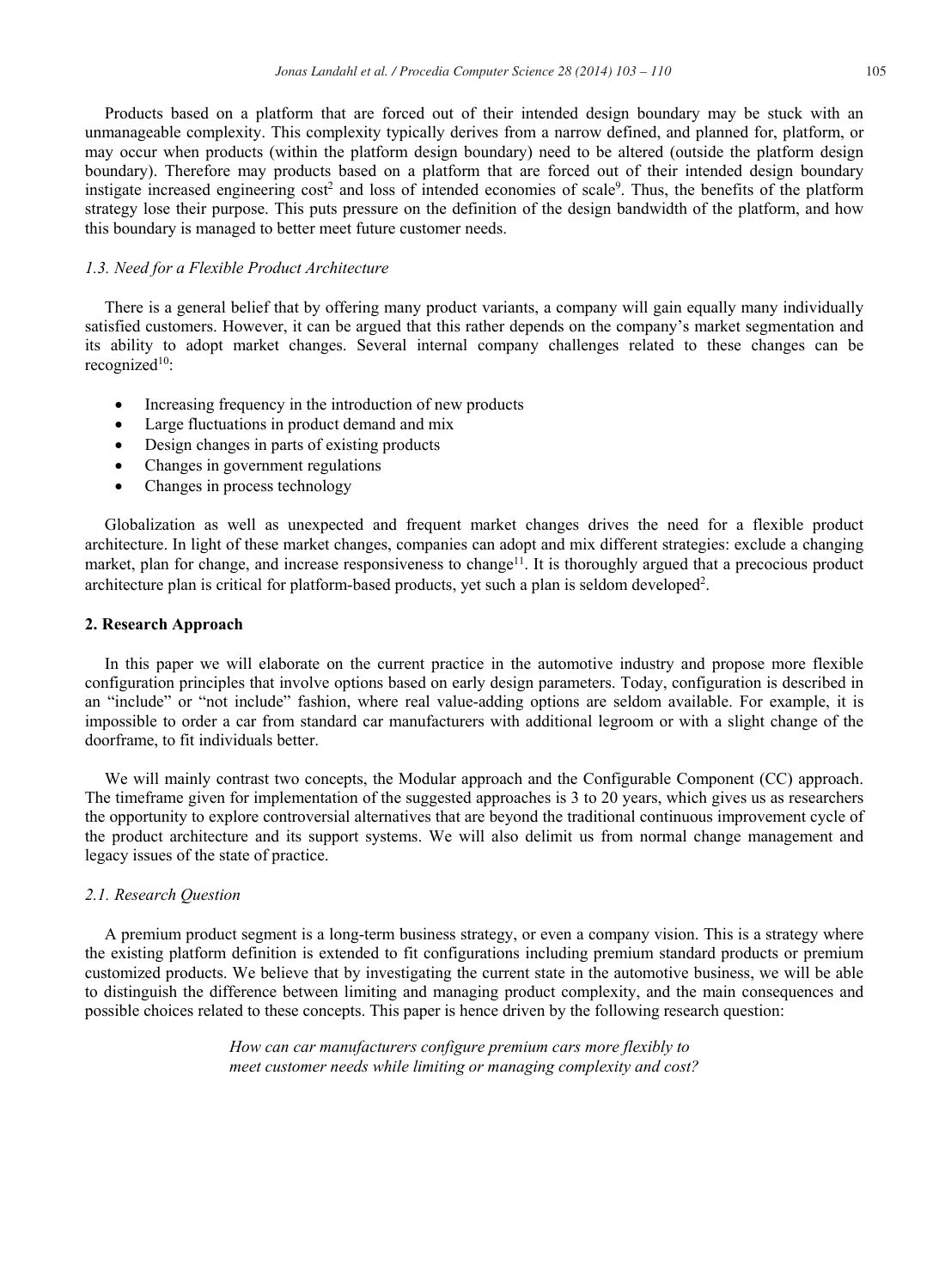#### *2.2. Research Objectives*

An industrialized product architecture aimed for standard product segmentation implies a relationship between cost and the level of customization as exponentially increasing (see Fig. 2a). The current paradigm dictates that a standard product equals low internal cost, while a highly customized product typically equals high internal cost. Although, we forecast a paradigm shift where new technology and processes in manufacturing systems will be suitable for producing premium customized products with the benefit of economies of scale (see Fig. 2b).



Fig. 2. (a) Illustrates how cost increase with the product's level of customization<sup>12</sup>, assuming a product architecture suitable for standard products; (b) Illustrates a hypothesized cost prospect of implementing a flexible product architecture. It involves high fixed costs, however companies might save internal cost over time.

Followed by the assumption that a product becomes more complex as it is configured outside the design boundary of the present platform (see Fig. 1), the graph in Fig. 2a imply that the cost of a standard product is significantly lower than the cost of a customized product. When a company wants to modify their target market (see the adjusted curve of "Sales" in Fig. 2a, compared to Fig. 2b) to explore a new profitable though smaller market, it comes with a shift in platform definition and at a significant initial cost, although the cost of a customized product becomes significantly lower, as illustrated in Fig. 2b.

The goal of this study is to present alternative approaches on how to configure premium product variants with reduced internal cost, and to stress the distinction between strategies of limiting complexity and managing complexity in a short-term and long-term perspective.

#### *2.3. Research Methodology*

This paper is based on the theory of platform development and its correlation to configuring product variants. In order to substantiate theory concerning the automotive industry, ten interviews were conducted with senior-level engineers and managers working cross-functionally with configuration aspects of design. The interviews were transcribed and sent to the interviewees for verification. The results were hereafter analysed and categorized. Further, as a second phase of the study, the interviewees were invited to a workshop in order to discuss the results for internal consistency. This workshop was focused around the three different topics presented in section 4. Finally, a presentation of the conclusions was held at the case company to validate the results and suggestions for improvement, as well as conceivable future studies. Due to the verification and validation aspects, the internal and external acceptance of the findings indicates possible high impact of this study on the future of configuration principles.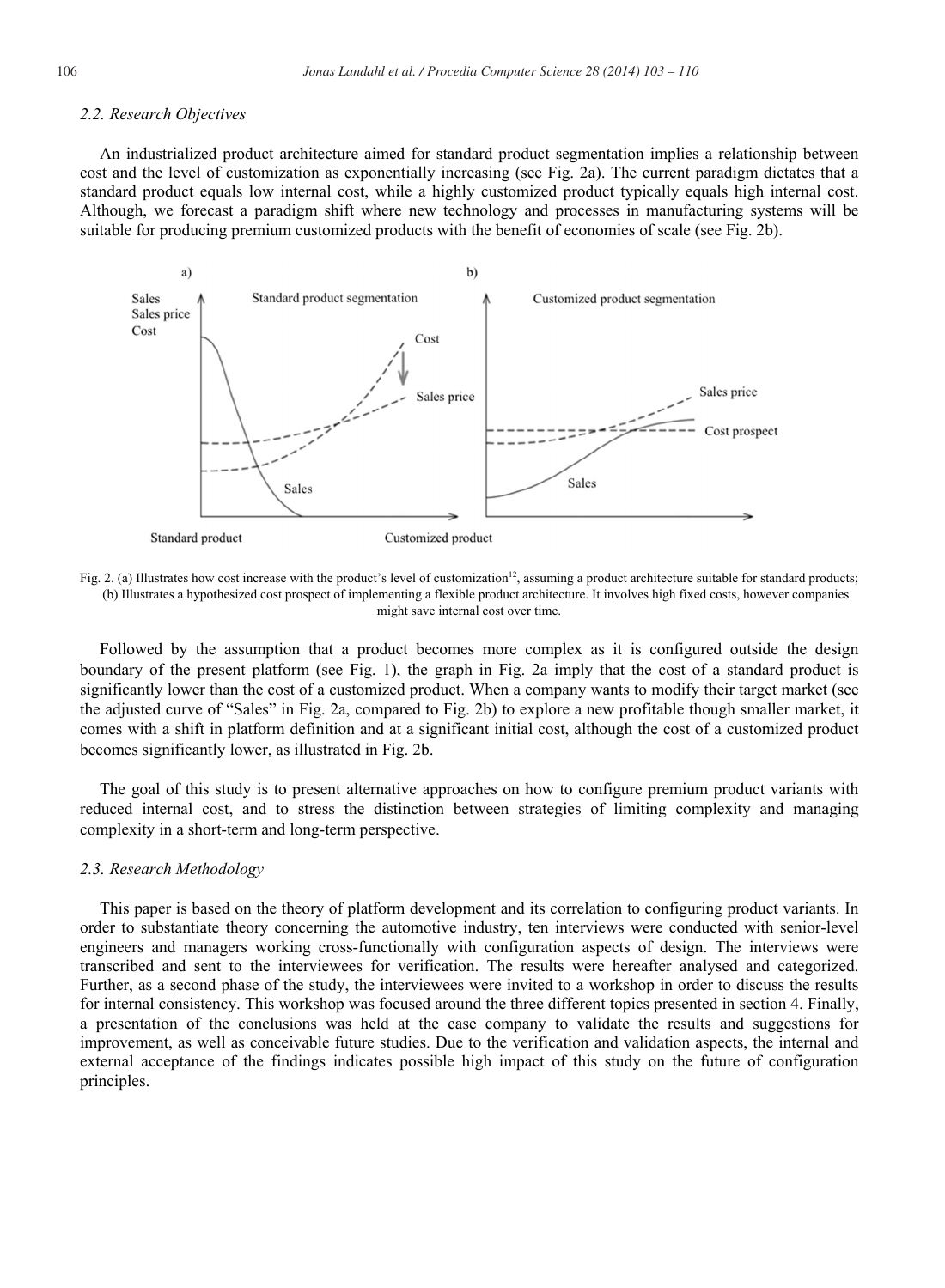#### **3. Describing Alternative Approaches to Configuration**

In the automotive industry, most companies adhere to similar product architectural approaches, namely by describing interactions between physical models and parts. The product architecture is in this context seldom contrasted from a structural point of view. Instead of rigid part structures, a more flexible approach may be built up by generic functional requirements (FR), which provides the opportunity to find several parallel conceptual design solutions (DS) to one FR, as in the design rationale  $(DR)^{13}$ .

#### *3.1. Modular Approach*

The main objective of a Modular approach is to find maximum product offerings with minimal internal product variation. As expressed by Baldwin and Clark, it aims at "*building a complex product or process from smaller*  subsystems that can be designed independently yet function together as a whole"<sup>14</sup>. Ulrich and Eppinger further note that "*the most important characteristic of a product's architecture is its modularity*"15. In order to achieve the objectives of the Modular approach, standardized interfaces and surrounding environment constraints are essential. Thus, specifying coupled standards and rules<sup>3</sup>. However, to create a successful strategy of product modules, substantial changes in products and the development process must be considered<sup>16</sup>.

#### *3.2. Configurable Component Approach*

The objectives of a platform based on Configurable Components are to handle both complexity and variability. The approach therefore contains reusable platform elements modelled as autonomous, generic, configurable system families. The approach applies principles based on systems theory and design theory. A fully configurable platform element can be reused for 1) new development of platform systems aimed for original or new settings, 2) extension of original platform bandwidth in engineer-to-order settings, and 3) ordered configuration of quality assured variants within the platform bandwidth<sup>9</sup>. A system description composed of such models contains information about both the system solution itself, the means to compose system variants and also its underlying requirements and motivations, i.e. its design rationale.

#### **4. Empirical Data and Analysis**

The conducted interviews at the company have given insight into the current state of practice in the automotive business. The current paradigm is to reduce variability in order to reduce cost. Also, contradicting opinions concerning the company's focus of today, and future goals were found. These have been elaborated out of the following three themes.

- Why do we have so many "low-selling" variants? *More than 80% of the available variants are not sold in quantity. How do we sell our products today? How do we want to sell our products in the future?*
- What is it that the customer really wants? *Which features do we need to offer and which ones should be included? Is customer choice a competitive advantage? What is our market segmentation?*
- How can we solve the configuration difficulties? *Do we want to limit or manage complexity? How do we proceed?*

The company adheres to their existing architectural approach. Yet, they still want to manage complexity in a short-term perspective while developing benefits, such as economies of scale and increased commonality. If the company desires to facilitate benefits of economies of scale and commonality for customized products, the existing architectural approach is not viable. In this paradigm, the company makes debateable and short-term changes by optimizing configuration rules and reducing variants.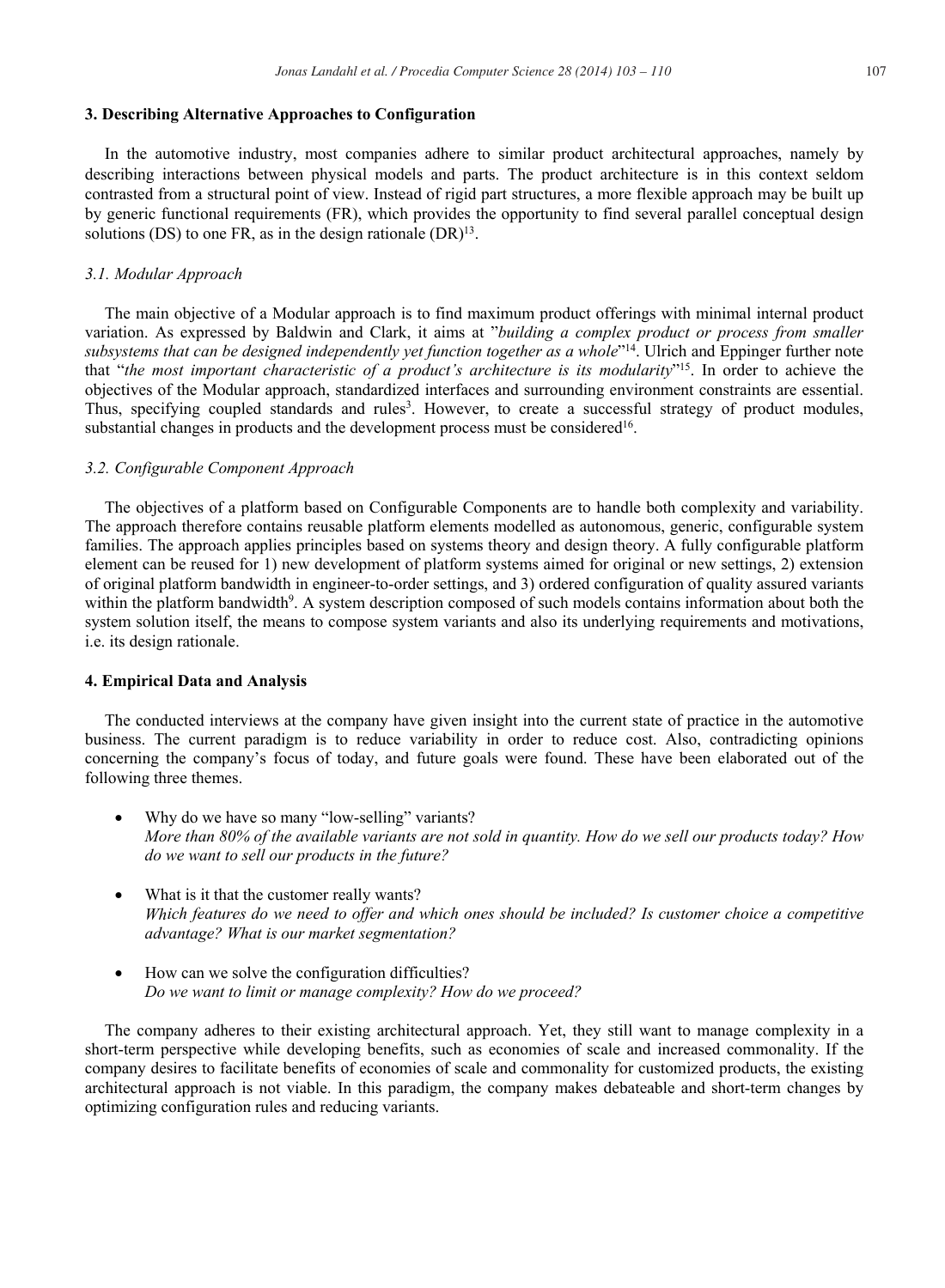In this case, part-based structures, configuration rules and design solutions represent variants of a car. This approach is limited and does not serve customized product segmentation. A preferred approach of managing complexity for customized products would be the Modular one followed by a transition to the CC approach. The directed arrow illustrated in Fig.3 represents this path.

g complexity is typically low. However, when limiting t of all short-term changes in fact become very high. th may, in a given time frame, also be equal to the cost of difference between these two, and the aggregate cost of ng complexity of existing architecture, or 2) managing complexity of a changed architecture.

**Manage product complexity Limit product complexity DESIRED SITUATION**  *Existing architectural approach Offer customized products Sell premium products Economies of scale Commonality (no cost)* **NOT VIABLE ALTERNATIVE SITUATION**  *Changed architectural approach Offer customized products Sell premium products Economies of scale Commonality*  **FEASIBLE** *(high perceived cost) (low perceived cost)* **POSSIBLE**  *Existing architectural approach Offer standard products Aim for premium segment Optimize configuration rules Reduce variants*  **AS-IS POSSIBLE** *(high hidden cost) Existing architectural approach Offer standard products Risk of loosing premium segment Optimize configuration rules Reduce variants*  **UNDESIRABLE SITUATION** 

The analysed data from the interviews and the discussions from the workshop are summarized in Fig. 3.

#### **Short-term Long-term**

Fig. 3. Illustrates the paradigms of a contradicting "DESIRED SITUATION", "AS-IS" and conceivable long-term "UNDESIRABLE SITUATION" as well as a feasible direction towards "ALTERNATIVE SITUATION".

#### **5. Discussion**

The company has a desire to reduce complexity in a short-term perspective while using their existing architectural approach to develop and produce customized, low-cost, premium products. This indicates the lack of a clear strategy and that the company has to decide whether to focus on limit (standardize) or manage (enable variability) complexity. Thus, the company needs to decide weather to deliver a premium standard product or a premium customized product. The main difference between the two is related to either technical aspects, as in a changed product architecture, or marketing aspects, such as substantial branding. However, it seems that there is a more profitable, and unexplored, market in the customized premium segment rather than in the standard premium segment. Both are however viable. A step towards a strategy of highly customized products requires a change of the product architecture. An outlined proposition, discussing why, where and how to embark on this journey is given by the following.

| It is also noteworthy that the perceived cost of limiting     |
|---------------------------------------------------------------|
| complexity in a long-term perspective, the aggregate cos      |
| Likewise, the investment of a changed architectural approac   |
| limiting complexity in a long-term perspective. The main      |
| their individual implementation, is a strategy of 1) limiting |
| complexity of a changed architecture.                         |
|                                                               |
| The analysed data from the interviews and the discussion      |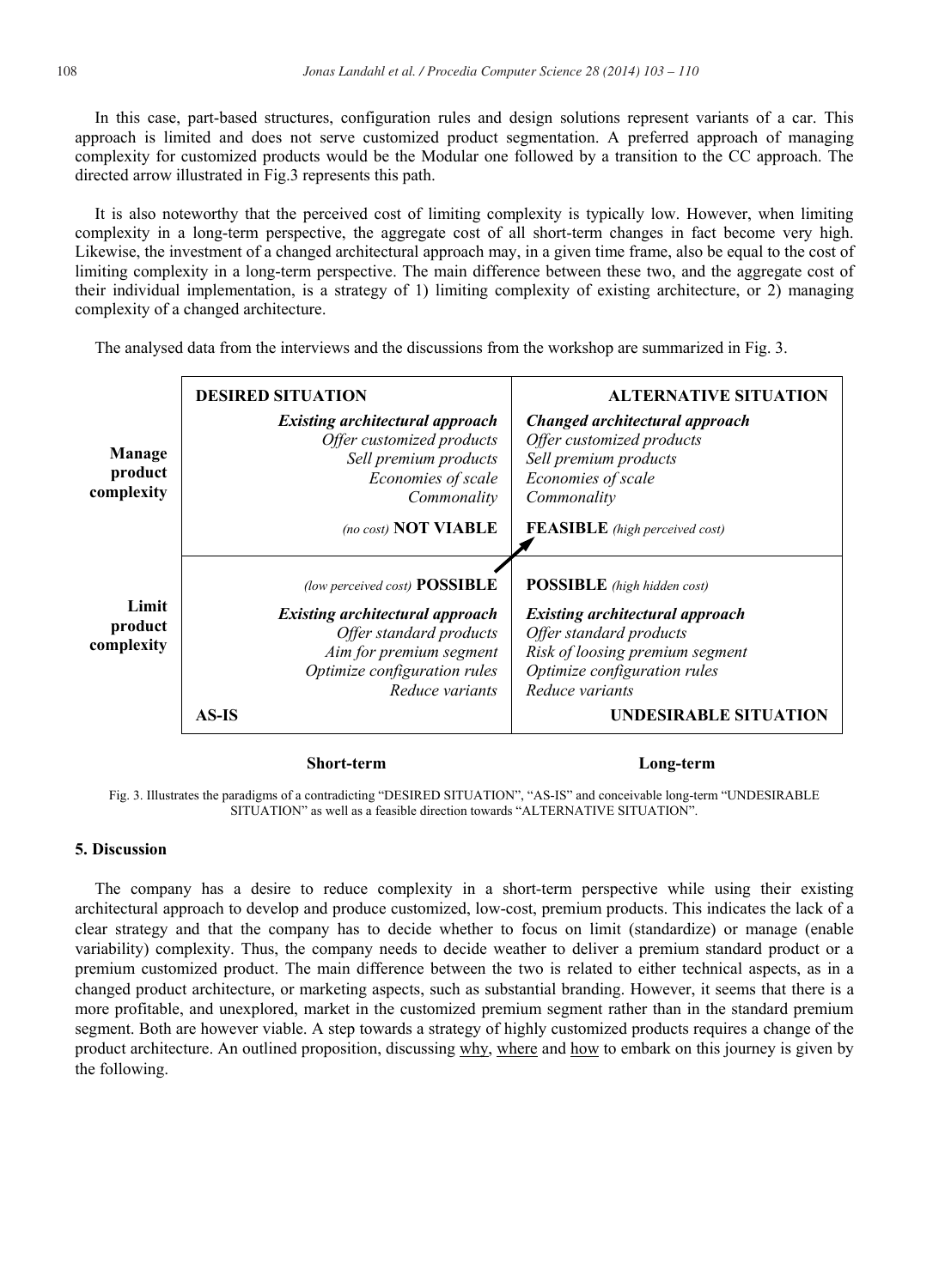#### *5.1. Why to Consider Managing Complexity by Widening the Platform Boundary*

The company's planned approach is to optimize configuration rules, reduce variants or both. However, these approaches only consider emerging configuration issues and corresponding, very short-term, solutions to limit the complexity.

Essentially, the Modular approach is a long-term investment, whilst the CC approach is an even longer one. In these long-term perspectives, the cost of development and manufacturing of customized products is significantly reduced. In these settings the desire of economies of scale and commonality can be achieved. However, a flexible product architecture do not widen the platform boundary alone. Reconfigurable manufacturing systems, further discussed by Koren et al.<sup>10</sup> as well as Michaelis and Johannesson<sup>11</sup>, can be applied with benefits of letting machinery being utilized for a significantly longer time compared with today. For example, it may allow an arbitrary car door to be configured into a front door, a back door, or even a trunk cover. In this sense, future platform preparation comes with lower risk, due to the wide platform boundary, and thus its flexibility. Besides, the architectural flexibility of the CC approach offers the ability to engineer-to-order.

#### *5.2. Identification of Suitable Areas in Need of a Flexible Product Architecture*

When considering a possible implementation of a new architectural approach, one needs to be cautious in the sense of where to start since the transition involves significant changes. In some cases a Modular approach is suitable, while in other settings an even more flexible approach, as in CC, is feasible and necessary. Likewise, there is no need to force a parametric approach, as in CC, into a standardized component – a M10 screw for example. Instead it is wise to consider the CC approach in areas of the product's architecture where redesign is commonplace and persistent. Also, it is viable to implement the CC approach in local subsystems that recur in many global main systems, as in the example of the door explained above. Both the Modular approach and the CC approach are indeed two architectural approaches viable for managing product complexity. However, the implementation is critical and should be further studied in order to form a fully feasible, possibly hybrid, concept of the two.

#### *5.3. Suggesting a Modular Approach Followed by a CC step-by-step Approach*

The platform-based configuration alternatives of a Modular approach and a CC approach are not as dissimilar, as it may seem. In order to implement one of the approaches in a broad sense, a large number of changes have to be taken into account, such as affecting people's attitudes, political resistance and the way to design and manufacture products. Thus, the approaches cannot be implemented short-term; they rather need to be adopted stepwise. A hierarchical well-defined product structure is a suitable base for a CC implementation, and this is offered by a modular product architecture. This means that a platform based on modules may be a viable first step, both to manage complexity and, in long-term as a baseline, to introduce CCs out of strictly limited modules. In this sense, it is wise to verify benefits on a small scale by introducing the CC approach in one module at a time. Then, if benefits can be proven, one may, gradually, transform additional modules into CCs, as continuous improvements. A CC platform based on a Modular approach might impose a very long platform life, for many generations of new cars. This can motivate the high initial cost of such an investment. In a business where changes constantly need to be incorporated, a CC platform may carry the flexibility needed to prepare for change and manage complexity over time.

#### **6. Conclusions**

This paper deals with the challenge of configuring premium cars to changing customer needs. Today, internal costs increase with increasing product complexity. We believe that the company studied can prepare to configure premium cars more flexibly and at lower cost. However, it depends on their choice of either limiting or managing complexity. If the company chooses to limit complexity we suggest optimizing configuration rules, reducing variants or both. On the contrary, if they choose to manage complexity we propose, and discuss, two different approaches: strictly restricted with well-defined interfaces, as in the Modular approach, or fully configurable, as in